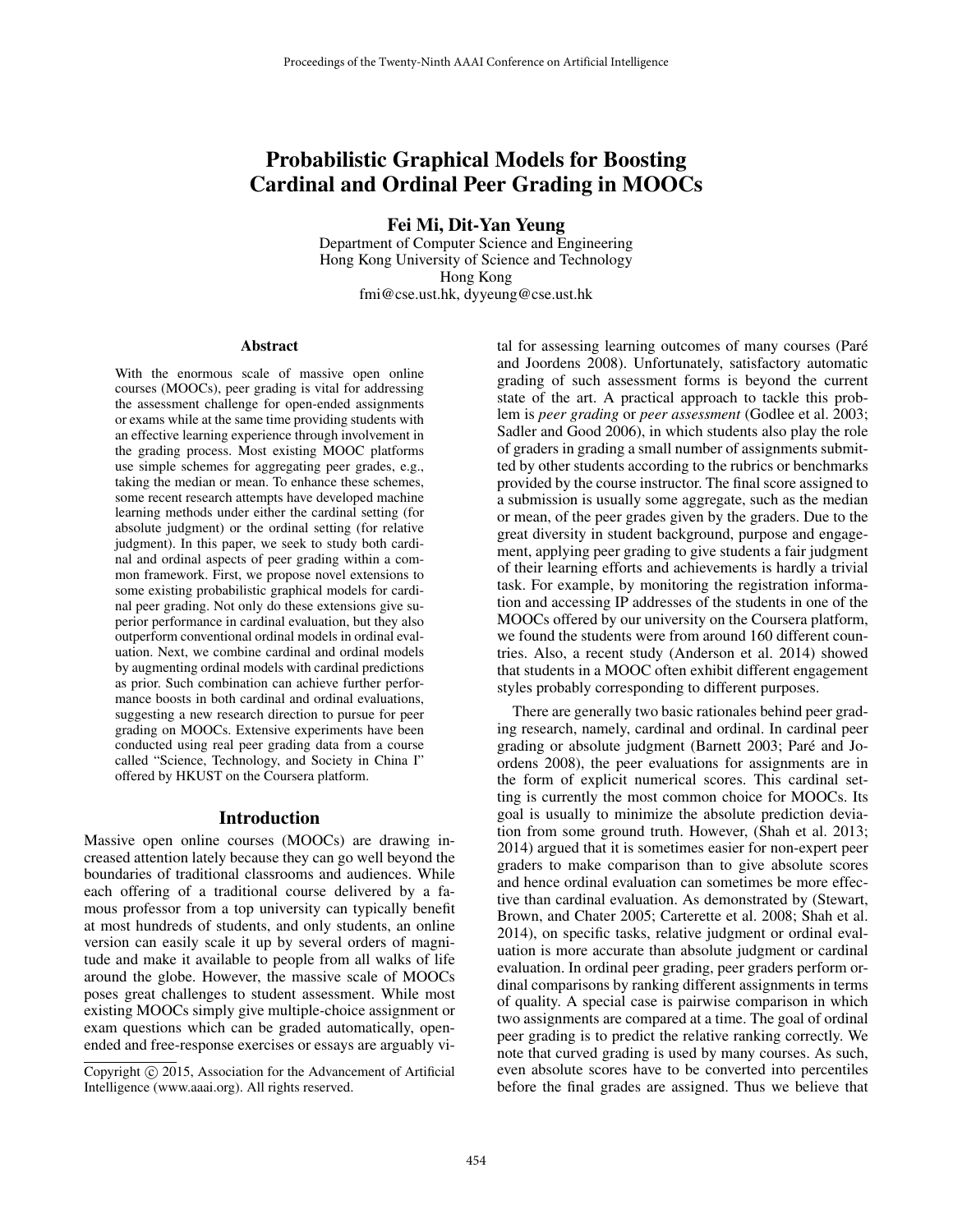both the cardinal and ordinal aspects have important roles to play in peer grading.

Before we proceed to focus on peer grading for MOOCs, we note that reviewing or ranking items is a broad topic. Some examples include ranking search results (Aslam and Montague 2001; Joachims 2002), reviewing conference or journal papers (Peters and Ceci 1982; Harnad 2000; Rowland 2002), admitting college students, as well as voting for candidates as a social choice problem (Coughlin 1992; Arrow 2012). Without going into a detailed comparison due to page constraints, we just emphasize that peer grading for MOOCs is somewhat unique in that the peer grades are often very sparse and a total order of all the items is needed to evaluate all students. Peer grading is also related to a rapidly growing area called crowdscourcing (Surowiecki 2005; Howe 2006) which seeks to take advantage of the wisdom of the crowd. A crucial research issue in crowdsourcing is how to aggregate the results provided by individual workers to give better-quality results.

The main contribution of this paper is twofold:

- We propose novel extensions to some state-of-the-art probabilistic graphical models for cardinal peer grading (Piech et al. 2013). Based on both average-case and worst-case performance criteria, our models show improvement in cardinal evaluation. Moreover, our extensions also outperform conventional ordinal models significantly in ordinal evaluation.
- We combine cardinal and ordinal models by augmenting ordinal models with the cardinal predictions as prior. Such combination can achieve further performance boosts in both cardinal and ordinal evaluations.

To our knowledge, this is the first research work which studies both the cardinal and ordinal aspects of peer grading within a common framework.

# Related Work

We first review some existing methods for peer grading under the cardinal setting for predicting scores and the ordinal setting for predicting ranking or pairwise preferences.

The Vancouver algorithm (de Alfaro and Shavlovsky 2014) measures each student's grading accuracy by comparing the grades assigned by the student with the grades given to the same submissions by other students. Specifically, the grading accuracy is determined by the grading variance and higher weights are assigned to graders with higher grading accuracy. It iteratively updates the grading variance of each user from the consensus grades and computes more precise consensus grades from the updated grader variance. Inspired by the PageRank algorithm (Page et al. 1999) which was first used by the Google search engine, the PeerRank algorithm (Walsh 2014) was proposed as another iterative consensus algorithm. It relates a grader's grading ability to her performance in the course because the peer graders are also students. In (Patricia, Nardine, and Carles 2014), a trust graph is built over the referees and is used to compute the weights for assessment aggregation. Incorporated in the trust

network are staff grades that are used for performance evaluation. Most related to our research is the work reported in (Piech et al. 2013) which proposed probabilistic models that model the relationships between the grader's bias and reliability, the true score of each submission, and the observed peer grades. Their  $PG_3$  model assumes that highscoring students tend to be more reliable as graders. The realization of this idea is extended in our proposed models to be described in the next section.

For ordinal methods, the Bradley-Terry model is used in (Shah et al. 2013) to learn the latent ability of the students from ordinal peer comparisons and perform crossvalidation experiments to predict peer preferences. In (Raman and Joachims 2014), several statistical models for ordinal comparison, including the Bradley-Terry Model, Mallows Model, Thurstone Model, and Plackett-Luce Model, are applied to peer grading tasks. Performance evaluation is based on data collected from the real peer grading process of a (traditional) class consisting of 170 students.

An observation from these previous studies is worth mentioning. Not surprisingly, having more peer evaluations per submission improves the estimation accuracy for both the cardinal and ordinal settings. However, if a student is given too many assignments to grade, she may just complete the task randomly, defeating the purposes of improving the estimation accuracy and benefiting the students through the peer review process as a learning experience. Consequently, data sparsity is more of the norm than the exception and hence is a key issue to address.

# Cardinal Peer Grading

We first study cardinal peer grading in this section. Our models are extensions of the probabilistic models proposed in (Piech et al. 2013). Like the models (named  $PG_1$  to  $PG_3$ ) in (Piech et al. 2013), we explicitly model the bias and reliability of each grader. While the bias corresponds to a constant grade inflation or deflation, the reliability measures how close on average is the assessment by a grader from the latent true score of the submission after eliminating the bias. Concretely, the reliability is defined as the inverse variance (or precision) of a Gaussian distribution. The experiments in (Piech et al. 2013) show that  $PG_3$ , which uses a linear relationship to relate the reliability and true score of a grader in a deterministic fashion, outperforms  $PG<sub>1</sub>$  which is a simpler model. We note that the idea of assigning grades by also capturing the grader's effort and grading accuracy has been exploited by other researchers, e.g., (Shah et al. 2013; Walsh 2014).

Although dependency exists between a grader's reliability and her true score, we believe that a linear deterministic relationship is overly rigid and may not provide a good enough model for many graders. Here we propose to relax it by using a probabilistic relationship instead, resulting in two models referred to as  $PG<sub>4</sub>$  and  $PG<sub>5</sub>$  in the sequel. Besides modeling the effect of the grader's true score on her reliability, we have also considered some other features such as the course forum reputation score, performance in in-video quizzes, and number of course forum views. However, none of them turns out to be more effective than the grader's true score. This is at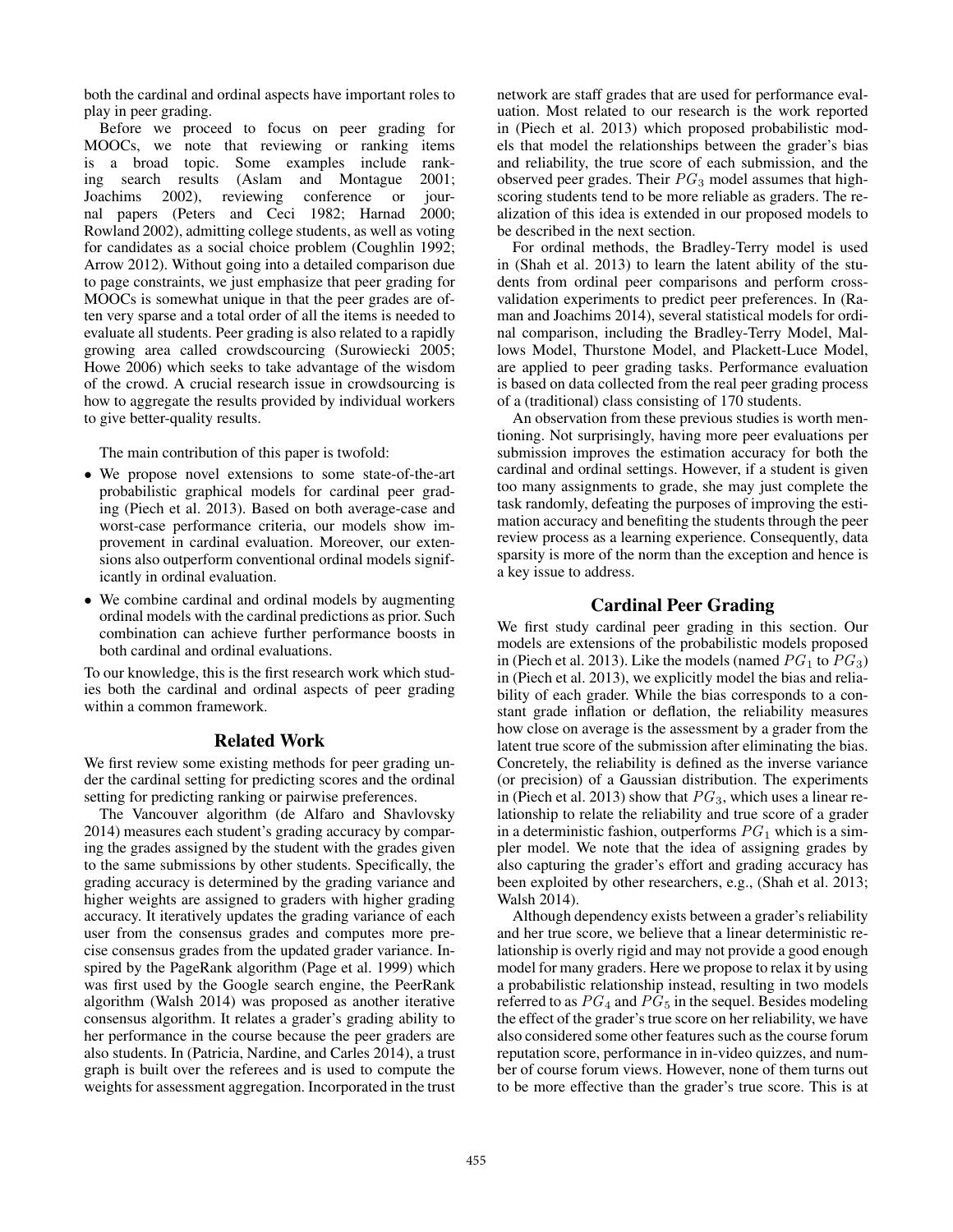least true for the course considered in this study. As such, we will only focus on the influence of a grader's true score on her grading reliability in this paper.

### Notations

Let  $v$  denote an arbitrary grader and  $V$  the collection of all graders. Similarly, let u denote an arbitrary student (a.k.a. gradee) whose submissions are graded and  $U$  the collection of all students. Table 1 shows the variables used in the graphical model. We note that the only observed variable  $z_u^v$  represents the score or peer assessment assigned to a submission of student  $u$  by grader  $v$ .

| Notation             | Description                                  |
|----------------------|----------------------------------------------|
| $\tau_v$             | Reliability of grader $v$                    |
| $b_{\eta}$           | Bias of grader $v$                           |
| $s_u$                | True score for a submission of student $u$   |
| $z_u^{\overline{v}}$ | Score assigned to a submission of $u$ by $v$ |

Table 1: Notations used in our models

# Graphical Model

As depicted in Figure 1, the plate notation is used to represent separately the gradee and grader roles for clarity. For the peer grading setting, however, the gradees and graders actually correspond to (roughly) the same group of students. The first three variables in Table 1 are latent variables in the graphical model for the reliability, bias, and true score of a student, and the last one is the only observed variable involving both a gradee and a grader. The hyperparameters  $\mu_0$ ,  $\gamma_0$ ,  $\beta_0$ ,  $\eta_0$  are used for specifying the probability distributions of the latent variables. A major difference between this model and the model in (Piech et al. 2013) is the way in which the relationship between the reliability and true score of a grader is modeled. Here we impose a probabilistic relationship between them. Moreover, unlike  $PG<sub>3</sub>$ , we represent the reliability explicitly as a random variable in the graphical model to make it easier for future extension to incorporate other factors that can influence the reliability.



Figure 1: Graphical model

# Two Model Variants:  $PG<sub>4</sub>$  and  $PG<sub>5</sub>$

$$
\begin{array}{ll}\n{\textit{PG}}_4 \textit{Model} & {\textit{PG}}_5 \textit{Model} \\
\tau_v \sim \mathcal{G}(s_v, \beta_0) & \tau_v \sim \mathcal{N}(s_v, \frac{1}{\beta_0}) \\
b_v \sim \mathcal{N}(0, \frac{1}{\eta_0}) & b_v \sim \mathcal{N}(0, \frac{1}{\eta_0}) \\
s_u \sim \mathcal{N}(\mu_0, \frac{1}{\gamma_0}) & s_u \sim \mathcal{N}(\mu_0, \frac{1}{\gamma_0}) \\
z_u^v \sim \mathcal{N}(s_u + b_v, \frac{1}{\tau_v}) & z_u^v \sim \mathcal{N}(s_u + b_v, \frac{\lambda}{\tau_v})\n\end{array}
$$

To realize the graphical model formulation in Figure 1, we propose two model variants called  $PG_4$  and  $PG_5$ . In  $PG_4$ , a grader's reliability  $\tau_v$  follows the gamma distribution with rate parameter  $\beta_0$  and the grader's true score  $s_v$  as the shape parameter. Consequently, as desired, the mean reliability of a grader is  $s_v/\beta_0$ , which increases with her latent true score.

On the other hand,  $PG_5$  assumes that  $\tau_v$  follows the Gaussian distribution with  $s_v$  as the mean and  $1/\beta_0$  as the variance. We note that the  $\beta_0$  parameter in  $PG_5$  is different from that in  $PG<sub>4</sub>$ , but we want to describe both  $PG<sub>4</sub>$  and  $PG<sub>5</sub>$  using the same graphical model in Figure 1. For both  $PG<sub>4</sub>$  and  $PG_5$ , the mean reliability of grader v is positively correlated with her true score  $s_v$  and both the bias and true score follow the Gaussian distributions. The mean bias across all graders is assumed to be zero and the mean true score  $\mu_0$  is set to the average score of all the submissions. The observed score  $z_u^v$  follows the Gaussian distribution with the mean equal to the true score plus the grader's bias and the variance inversely related to the grader's reliability. In this sense, the hyperparameter  $\beta_0$  in  $PG_4$  plays an important role in scaling  $\tau_v$  to a proper range before plugging into the variance of the Gaussian density. In  $PG_5$ , the scale of  $\tau_v$  depends on  $s_v$  or the grading scheme for a specific grading task, so we have a hyperparameter  $\lambda$ , similar to the role of  $\beta_0$  in  $PG_4$ , to scale the variance of the Gaussian density. Due to page constraints, details of the model inference procedures for  $PG<sub>4</sub>$ and  $PG<sub>5</sub>$  are described in the appendix. They are mostly based on Gibbs sampling by running for 300 iterations with the first 60 burn-in samples eliminated. For the latent variables  $s_u$  in  $PG_4$  and  $\tau_v$  in  $PG_5$ , however, closed-form distributions are not available for performing Gibbs sampling and hence discrete approximation is applied with fine separating intervals. Moreover, for a small group of graders with no submission and hence no score for an assignment, we assume that they have the lowest scores and relatively low reliability among all graders for a particular assignment.

#### Dataset

The peer grading dataset used in our experiments is from a course called "Science, Technology, and Society in China I" offered by our university on the Coursera platform. Table 2 gives summary statistics of the three assignments involving peer grading. The peer grading method adopted by the course is detailed below:

• There are three assignments, each of which asks the students to write a short essay with suggested word limit (250 for the first and 500 each for the second and third ones).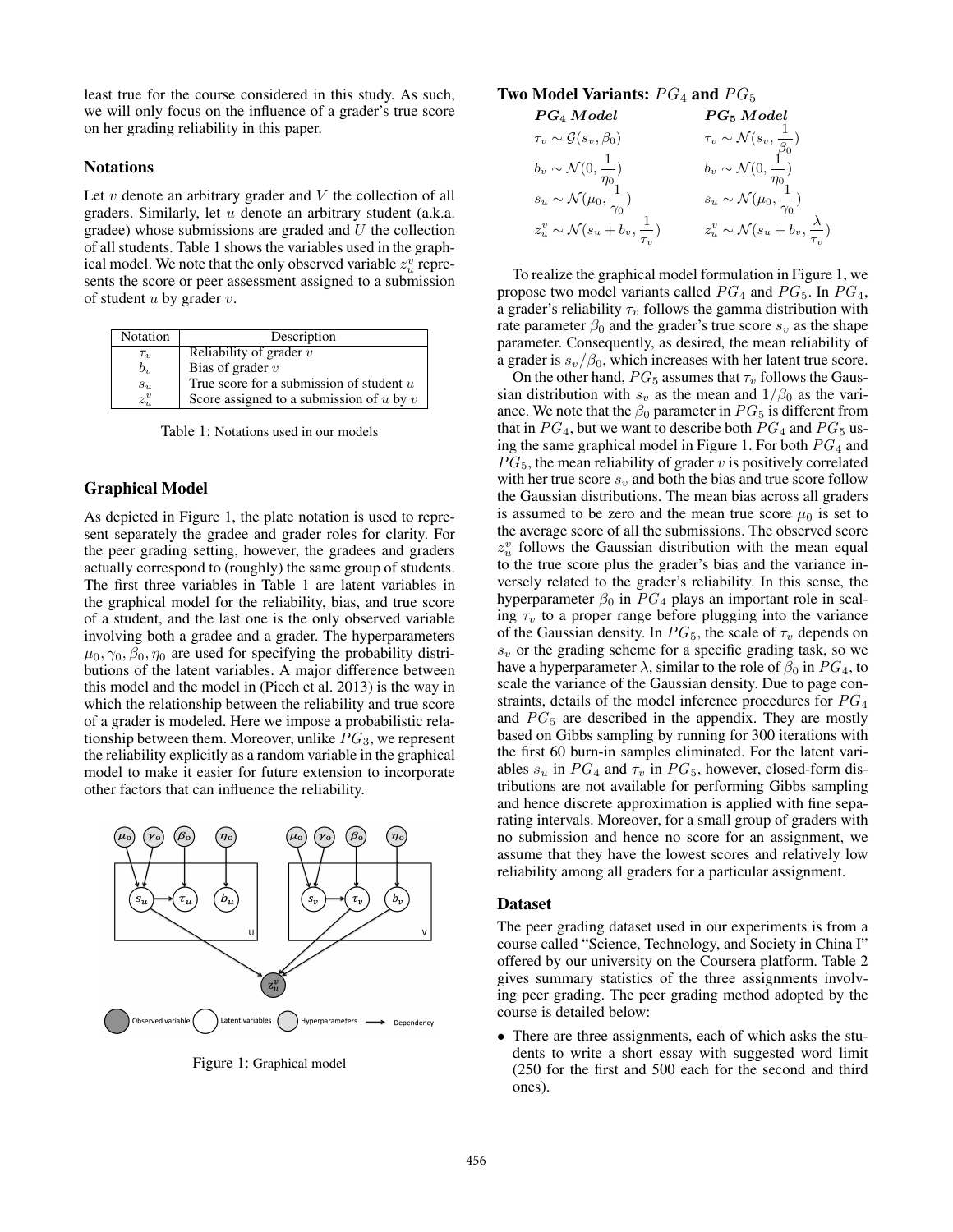- For each assignment, each student was asked to evaluate three other submissions although some ended up evaluating more and some less. A few even evaluated more than 10. Grader assignment was done automatically and randomly by the system with the goal of maintaining a similar number of graders for each submission.
- Grading was based on three rubrics provided: 0-7, 0-7, 0-7 for assignment 1 and 0-7, 0-7, 0-11 for assignments 2 and 3. The median of the peer grades for each rubric was used to compute the assignment score for each submission.

For each assignment, as in Table 2, around 20 submissions were graded by the course instructor, and on average, there are 4 peer graders per staff-graded assignment. We treat these staff grades as ground truth for those submissions involved. This is a versatile dataset for peer grading research. Not only is it reasonably large with 7546 peer grades, but it also contains more submissions with staff grades than some other related datasets, e.g., 3 to 5 staff-graded submissions per assignment in (Piech et al. 2013). As such, both cardinal and ordinal evaluations using ground-truth data can be conducted.

|                     |            | Assignment 1 Assignment 2 Assignment 3 |           |
|---------------------|------------|----------------------------------------|-----------|
| # finished students | 1202       | 845                                    | 724       |
| # peer grades       | 3201       | 2261                                   | 2084      |
| # staff grades      | 23         | 19                                     | 23        |
| Full score          | 21         | 25                                     | 25        |
| Mean score          | 14.8 (70%) | 17.2 (69%)                             | 16.5(58%) |

Table 2: Summary statistics of assignments for peer grading

### Results for Cardinal Experiments

Table 3, Table 4, and Figure 2 show experimental results for cardinal evaluation on the three assignments with the staff grades acting as ground truth for the instructor-graded submissions. From the probabilistic models, we can see that the precision parameter of the Gaussian distribution for the observed score is determined by the grader's reliability. So in  $PG<sub>4</sub>$ , we mainly tune the rate parameter  $\beta_0$  which is the rate parameter in the gamma distribution for the grader's reliability. For  $PG_5$ , we mainly tune  $\lambda$  in the density function for the observed score. During experiments, we found that  $PG<sub>3</sub>$  is more sensitive to hyperparameters due to their linearity assumption, compared with  $\beta_0$  in  $PG_4$  and  $\lambda$  in  $PG_5$ . Moreover, the hyperparameters  $\eta_0$  and  $\gamma_0$  in  $PG_4$  and  $PG_5$ , which control the variance of the grader's bias and that of the true score respectively, need to be tuned slightly. During the parameter tuning process, we try multiple combinations of  $\eta_0$  and  $\gamma_0$  in the range [0.04, 0.2]. For each combination, we perform line search within a certain range on  $\beta_0$  for  $PG_4$ and on  $\lambda$  for  $PG_5$ . The search range is [100, 600] with a fixed interval of 50. For completeness, sensitivity analysis of the hyperparameters is provided in the appendix.

Average-Case Performance Here we use the root-meansquare error (RMSE) as an average measure for the difference between the score predicted by a model and that assigned by the instructor. Table 3 reports the best results, averaged over 10 runs, among hyperparameter settings in the

range considered. Both the mean and standard deviation over 10 runs are shown for each assignment. We can see that  $PG_3$ ,  $PG_4$ , and  $PG_5$  have lower RMSE than the Median baseline and  $PG<sub>1</sub>$ , showing that coupling a grader's reliability and true score is effective. Moreover, compared with  $PG<sub>3</sub>$ ,  $PG<sub>4</sub>$  and  $PG<sub>5</sub>$  can achieve quite significant RMSE improvement for assignments 2 and 3 although they are slightly worse than  $PG_3$  for assignment 1. On average,  $PG_5$ gives the best performance with 33% improvement for assignments 1 and 3 and 15% improvement for assignment 2 over the Median baseline which is used by Coursera as the default scheme. Relatively speaking,  $PG<sub>4</sub>$  performs slightly worse than  $PG_5$  but it still outperforms  $PG_3$  on average. Although  $PG_3$  performs the best for assignment 1, its performance for assignments 2 and 3 is much worse than  $PG<sub>4</sub>$ and  $PG_5$ . We believe the probabilistic dependency between a grader's reliability and true score as adopted by  $PG<sub>4</sub>$  and  $PG<sub>5</sub>$  plays a crucial role in achieving the performance boost.

|          | <b>Assignment 1</b> |     | <b>Assignment 2</b> |     | <b>Assignment 3</b>                                                                                                        |     |
|----------|---------------------|-----|---------------------|-----|----------------------------------------------------------------------------------------------------------------------------|-----|
|          | Mean                | Std | Mean                | Std | Mean                                                                                                                       | Std |
| Median   | 494                 |     | 5.54                |     | 4.12                                                                                                                       |     |
| $ PG_1 $ |                     |     |                     |     | $(3.77 (23%) (0.02 (4.93 (11%) (0.03 (3.66 (11%) (0.01)))$                                                                 |     |
| $ PG_3 $ |                     |     |                     |     | $\left 3.22\left(35\%\right)\right 0.02\right 5.24\left(5\%\right)\left 0.04\right 3.15\left(23\%\right)\left 0.02\right $ |     |
| $ PG_4 $ |                     |     |                     |     | $(3.35 (32\%)  0.05  4.75 (14\%)  0.06  2.83 (31\%)  0.09$                                                                 |     |
| $ PG_5 $ |                     |     |                     |     | 3.31 (33%) $ 0.05 $ 4.69 (15%) $ 0.05 $ 2.76 (33%) $ 0.09 $                                                                |     |

Table 3: Experimental results for cardinal models. Median represents taking the medium of the peer grades.  $PG<sub>1</sub>$  and  $PG<sub>3</sub>$  are models proposed in (Piech et al. 2013) and  $PG<sub>4</sub>$  and  $PG<sub>5</sub>$  are our models described above.

Worst-Case Performance and Model Sensitivity We also assess the worst-case performance of each method by measuring the maximum prediction deviation from the instructor's score. Table 4 shows that  $PG<sub>4</sub>$  and  $PG<sub>5</sub>$  have lower worst-case prediction errors than  $PG<sub>3</sub>$  for all three assignments, with  $PG<sub>5</sub>$  being the better. Moreover, from Figure 2 in which the submissions are sorted according to the instructor's grades, we can see that the predicted scores of  $PG<sub>4</sub>$  and  $PG<sub>5</sub>$  fluctuate less from the instructor's grades compared with  $PG<sub>3</sub>$ . For some submissions with similar instructor's grades, the predicted scores by  $PG<sub>3</sub>$  differ quite significantly. For example, the 7th and 8th submissions of assignment 1 have the same score from the instructor but the predicted scores by  $PG_3$  differ by around 8 points. Too much fluctuation is undesirable and can flag concerns about grading fairness as the ranking of the submissions according to the scores will be affected more seriously.

|          |      | $ {\rm Assignment~1} $ Assignment 2 Assignment 3 |      |
|----------|------|--------------------------------------------------|------|
| $PG_{3}$ | 6.52 | 11.10                                            | 6.77 |
| $PG_{4}$ | 5.84 | 9.86                                             | 6.70 |
| $PG_5$   | 5.81 | 9.85                                             | 5.79 |

Table 4: Maximum prediction deviation from the ground truth for the optimal settings in Table 3.

Although Table 3 shows that  $PG_3$  performs the best for assignment 1 under an average-case performance measure,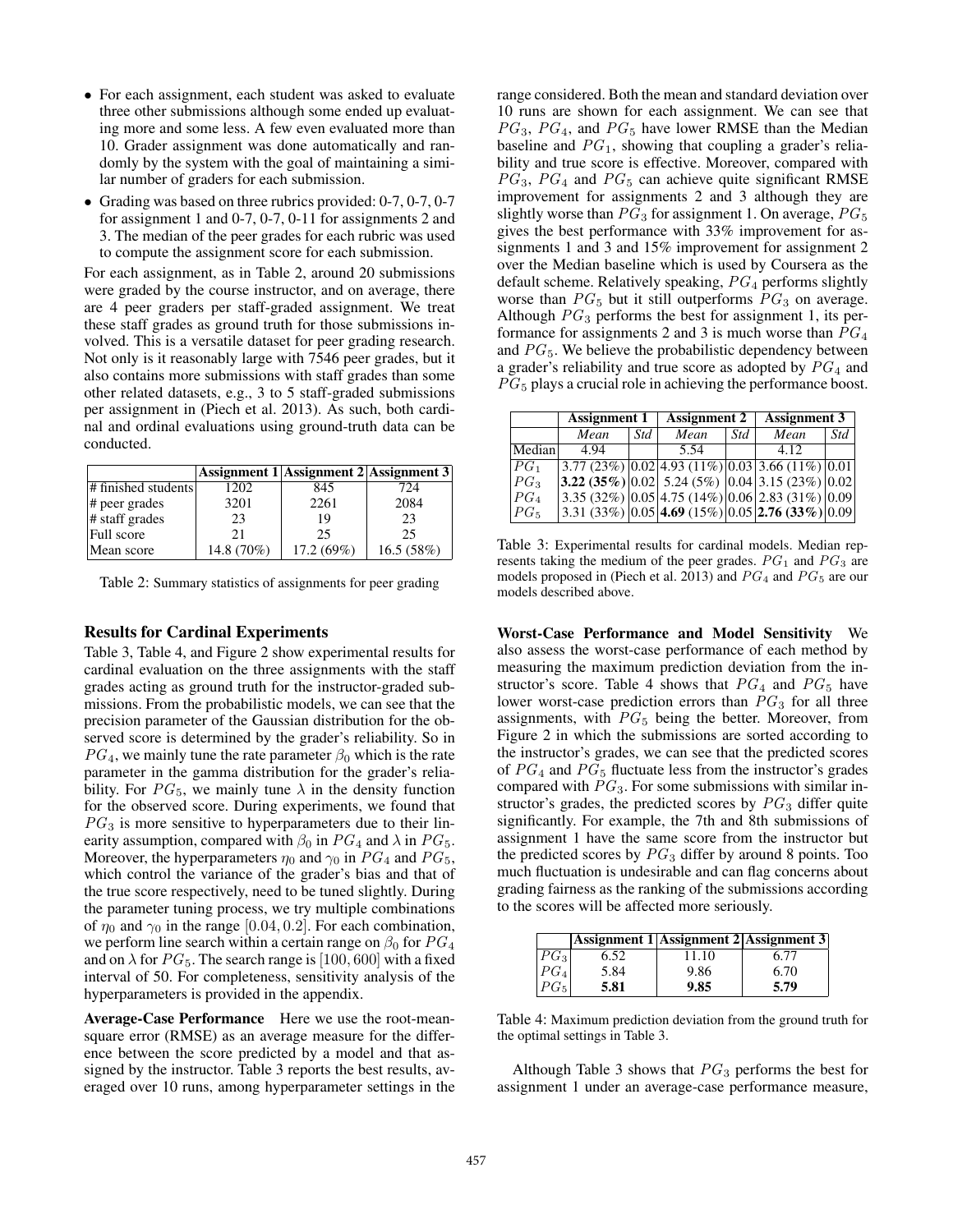considering also its worst-case performance and the fairness concern does not favor  $PG<sub>3</sub>$  as the preferred choice. In  $PG<sub>3</sub>$ , the latent true score of a student is inferred directly from both the observed score when she plays the role of a gradee and the observed scores when she plays the role of a grader. However, in  $PG<sub>4</sub>$  and  $PG<sub>5</sub>$ , the observed scores by a grader only infer her reliability, which then indirectly infers her true score. Consequently, the student's score in  $PG<sub>4</sub>$  and  $PG<sub>5</sub>$  is less sensitive to her own performance as a grader than  $PG_3$ . Considering various factors related to both average-case and worst-case performance assessment, it is fair to conclude that  $PG_4$  and  $PG_5$  outperform  $PG_3$ under cardinal evaluation.

# Ordinal Peer Grading

We now study the other aspect of peer grading, ordinal peer grading, and propose a novel approach to combining cardinal and ordinal models for enhanced performance. An ordinal peer grading task could be formulated as a rank aggregation problem (Dwork et al. 2001) or a preference learning problem (Chu and Ghahramani 2005; Fürnkranz and Hüllermeier 2010). In this paper, we consider a specific form of ordinal peer grading in terms of pairwise preferences (Fürnkranz and Hüllermeier 2003). In pairwise preference learning, a classical model is the Bradley-Terry model (Bradley and Terry 1952) which was recently applied to peer grading (Shah et al. 2013; Raman and Joachims 2014). Specifically, pairwise ordinal peer grading takes as training data examples with partial and possibly inconsistent pairwise preferences. The learning task is to predict from the data a total order or ranking of all the submissions.

Our proposition is to augment ordinal models, e.g., the Bradley-Terry model, with prior information from predictions of cardinal models studied in the previous section. For the sake of referencing, we refer to this extension as "Cardinal + Ordinal" models in the sequel. To gain a deeper understanding of this approach, we consider several combinations of cardinal and ordinal models in our experiments.

#### Combining Cardinal and Ordinal Models

We first briefly review the Bradley-Terry model which is referred to as BTL in (Shah et al. 2013) and BT in (Raman and Joachims 2014). In the ordinal setting,  $u_i \succ_{\rho^{(v)}} u_j$  indicates that grader v prefers  $u_i$  over  $u_j$ . The probability of observing  $u_i \succ_{\rho^{(v)}} u_j$  is defined using a logistic function with parameter  $s_{u_i} - s_{u_j}$ , where  $s_{u_i}$  and  $s_{u_j}$  are the latent true scores of submissions by  $u_i$  and  $u_j$  respectively:

hypothesis = 
$$
P(u_i \succ_{\rho^{(v)}} u_j) = \frac{1}{1 + \exp(-(u_i - u_j))}
$$

Besides using the Bradley-Terry model, some recent attempts such as RBTL (Shah et al. 2013) and BT+G (Raman and Joachims 2014) incorporate the grader's reliability to boost the performance of ordinal peer grading. The rationale for incorporating the grader's reliability in RBTL is similar to  $PG_3$  while that for BT+G is similar to  $PG_1$ . If we assume a Gaussian prior on the latent true scores of all students with mean  $\mu$  and variance  $\sigma^2$ , the cost function of the Bradley-Terry model is defined as follows:

$$
\mathcal{L} = \frac{\lambda}{2\sigma^2} \sum_{u \in U} (s_u - \mu)^2 - \sum_{v \in V} \sum_{u_i \succ_{\rho(v)} u_j} \log(\text{hypothesis})
$$

where the first term is a regularization term to avoid overfitting and the second term is the data likelihood term. Since the cost function above is jointly convex with respect to all the latent variables, stochastic gradient descent (SGD) can be used for solving the optimization problem.

Due to the data sparsity issue as discussed before, maximizing the data likelihood alone may lead to inconsistent and bad estimations. The regularization term defined based on the prior latent score distribution thus plays an important role. The original ordinal peer grading models (Shah et al. 2013; Raman and Joachims 2014) assume that all students have the same prior score distribution. Here, we propose to augment the ordinal models with the prior given by the predictions of the cardinal models. Alternatively, we may also interpret it as tuning the predictions of the cardinal models with the ordinal peer preferences. So the parameter  $\mu$  in previous cost function is changed to the predicted score  $\mu_u$  for submission  $u$  obtained from a cardinal model, with the modified cost function given by:

$$
\mathcal{L} = \frac{\lambda}{2\sigma^2} \sum_{u \in U} (s_u - \mu_u)^2 - \sum_{v \in V} \sum_{s_{u_i} \succ_{\rho(v)} s_{u_j}} \log(\text{hypothesis})
$$

This formulation offers a principled approach to combining both cardinal and ordinal evaluations.

# Results for Ordinal Experiments

We first generate pairwise preferences from the cardinal evaluations of each peer grader to form the training data. Ties are excluded as they indicate lack of preference. Our underlying assumption is that the absolute evaluations of a grader on a set of assignments also reflect her ordinal preferences. Table 5 shows the results based on an accuracy measure that reflects the percentage of correctly evaluated pairs, which is similar to Kendall's tau rank correlation coefficient (Litchfield Jr and Wilcoxon 1955), except that we exclude ties and discordant pairs from consideration. For example, if there are 100 pairwise preferences based on the instructor's grading (with ties ignored) and a model correctly predicts 75 of them, then its accuracy is 0.75. The results in Table 5 are for the best hyperparameter settings averaged over 10 runs. For the "Cardinal + Ordinal" models, the best results also consider different cardinal priors corresponding to different hyperparameter settings explored by the cardinal models. Since preliminary investigation showed that the accuracy during testing converged fast, so we only report the average accuracy at iteration 30 for simplicity. We also report the results in Table 6 using the evaluation metric in Table 3 for cardinal evaluation.

We first note that two minor results about the pure ordinal models are consistent with those reported previously (Shah et al. 2013; Raman and Joachims 2014). First, the pure ordinal models have accuracy comparable with the Median baseline even though converting numerical scores to pairwise preferences incurs information loss. Second, modeling grader reliability in pure ordinal models (RBTL, BT+G) can slightly improve the performance of BT. Besides, we have found that simply maximizing the data likelihood as in BT Same Initial or BT Random Initial does not perform well,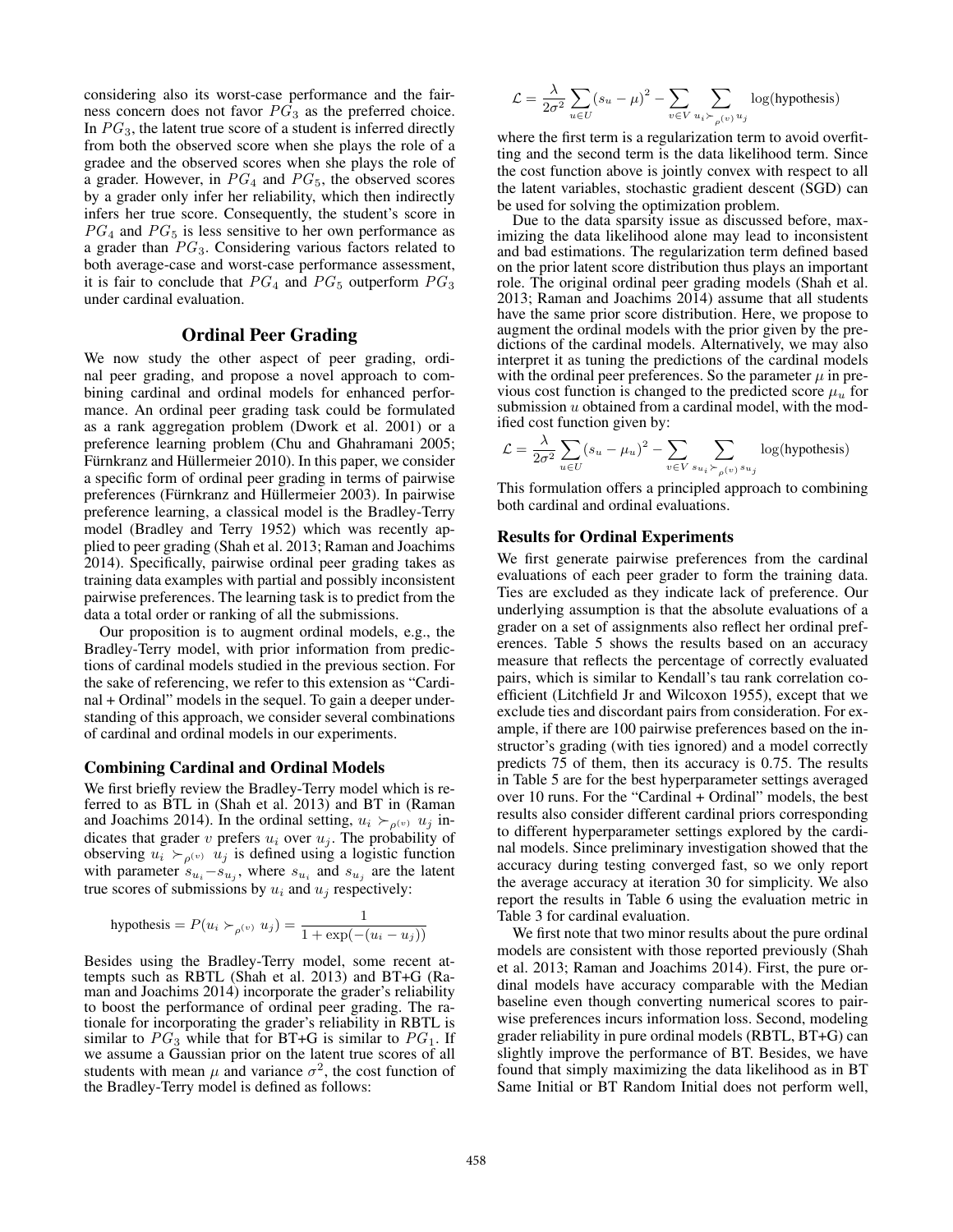

Figure 2: For the results in Table 3, the figures above show the exact predicted scores of  $PG_3$ ,  $PG_4$  and  $PG_5$  compared with the instructor grades for the optimal settings reported in Table 3, with instructor grades sorted in ascending order.

showing that peer preferences alone have drawbacks in preference prediction.

On the other hand, our extensive experiments show two major results:

- Cardinal models can perform much better than pure ordinal models even for ordinal evaluation;
- Combining cardinal and ordinal models can further boost the accuracy in both cardinal and ordinal evaluations.

From results in Table 5, cardinal models outperform pure ordinal ones because they use fine-grained numerical information rather than binary comparisons (better or worse) in the ordinal setting. For example, with absolute evaluations, we can interpret the numerical scores as degree of preferences, and we could also model grader's bias from numerical evaluations. With the help of prior from cardinal models, combining cardinal and ordinal models ("Cardinal + Ordinal") gives the best ordinal accuracy for all three assignments among all the models. As it may be interpreted as tuning the cardinal predictions as well, we also evaluate the combined models in a cardinal way in Table 6, which shows consistent cardinal performance boost against all corresponding pure cardinal models for all three assignments in Table 3. For now, the ordinal comparisons are generated from cardinal evaluations. If ordinal data are generated directly, combining cardinal and ordinal models may be used to further tune and reinforce each other so that further improvement may be possible.

From another perspective, the technique to combine cardinal and ordinal models may be used to alleviate the data sparsity problem in peer grading as well. In other words, with cardinal evaluations, we can generate ordinal comparisons and combine the models using two types of input to boost accuracy. If we are forced to make only one choice, our recommendation would be a cardinal peer grading method which can obtain more accurate grade prediction as demonstrated above. In addition, from (Shah et al. 2013), ordinal models need more comparisons per grader to get a reasonable accuracy. For typical peer grading task with open-ended exercises of several hundred words, it is hard for peer graders to compare submissions in detail. At last, we maintain that it is easier for students to perform cardinal grading for typical peer grading tasks because the instructor's detailed cardinal rubrics can clarify students' thoughts, while quantizing the subjective and vague evaluation standard when making ordinal comparisons.

|                            |                             | <b>Assignment 1 Assignment 2 Assignment 3</b> |        |  |  |
|----------------------------|-----------------------------|-----------------------------------------------|--------|--|--|
| Cardinal Models            |                             |                                               |        |  |  |
| $PG_3$                     | 0.7526                      | 0.6155                                        | 0.7775 |  |  |
| $PG_{A}$                   | 0.6928                      | 0.6552                                        | 0.7854 |  |  |
| $PG_{5}$                   | 0.6979                      | 0.6616                                        | 0.7889 |  |  |
|                            | "Cardinal + Ordinal" Models |                                               |        |  |  |
| $PG_3 + BT$                | 0.7577                      | 0.6110                                        | 0.7892 |  |  |
| $PG_4$ +BT                 | 0.7221                      | 0.6484                                        | 0.7931 |  |  |
| $PG_5 + BT$                | 0.7191                      | 0.6646                                        | 0.8000 |  |  |
| $PG_3 + BT + G$            | 0.7645                      | 0.6587                                        | 0.7879 |  |  |
| $PG_4 + BT + G$            | 0.7145                      | 0.7032                                        | 0.7896 |  |  |
| $PG_5 + BT + G$            | 0.7170                      | 0.7065                                        | 0.8013 |  |  |
| $PG_3$ +RBTL               | 0.7660                      | 0.6494                                        | 0.7979 |  |  |
| $PG_4$ +RBTL               | 0.7064                      | 0.6745                                        | 0.7835 |  |  |
| $PG_5 + RBTL$              | 0.7201                      | 0.6845                                        | 0.8009 |  |  |
| <b>Pure Ordinal Models</b> |                             |                                               |        |  |  |
| BT (or BTL)                | 0.6536                      | 0.6329                                        | 0.6896 |  |  |
| RBTL                       | 0.6583                      | 0.6432                                        | 0.6996 |  |  |
| $BT+G$                     | 0.6547                      | 0.6535                                        | 0.7009 |  |  |
| <b>BT</b> Same Initial     | 0.6387                      | 0.6194                                        | 0.6407 |  |  |
| BT Random Initial          | 0.6381                      | 0.6416                                        | 0.6667 |  |  |
| <b>Baseline Method</b>     |                             |                                               |        |  |  |
| Median                     | 0.6043                      | 0.6610                                        | 0.6753 |  |  |

Table 5: Ordinal evaluation results for different models. Cardinal models: described above but evaluated differently here. "Cardinal + Ordinal" models: ordinal models with predictions from different cardinal models as prior. Pure ordinal models: BTL and RBTL from (Shah et al. 2013), BT and BT+G from (Raman and Joachims 2014); BT Same Initial or BT Random Initial, similar to BT (or BTL), has no prior on the student scores for regularization with the same or random scores initially for all students. Median: baseline that takes the median of the peer grades.

### Conclusion

In this paper, we have proposed a new probabilistic model for peer grading and a novel mechanism for combining cardinal and ordinal models. Extensive experiments on both cardinal and ordinal evaluations show promising results.

# Acknowledgments

This research has been supported by *General Research Fund 621310* from the Research Grants Council of Hong Kong. We would also like to thank the instructor of the Coursera course, Naubahar Sharif, for letting us use the course data for our research and the Coursera support team in our uni-